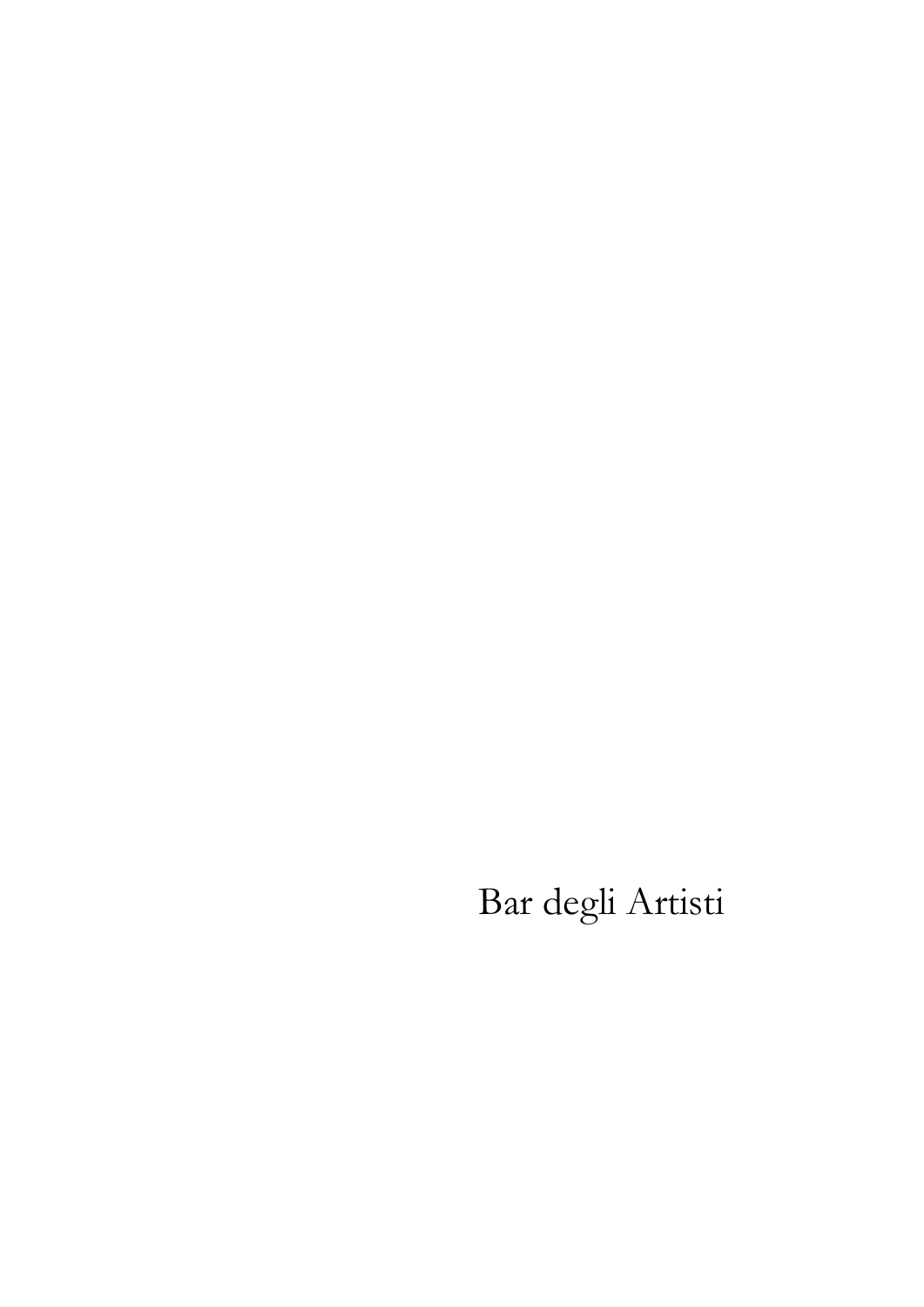### The signatures

25

#### **Gimlet go**

Gin infuso al tè nero, shrub di lime *Black tea infused gin, lime shrub*

#### **Smoky**

Cognac, scotch whisky, amaretto *Cognac, scotch whisky, amaretto*

#### **Modena connection**

Vodka, limone, basilico, angostura, sciroppo di aceto balsamico *Vodka, lemon, basil, angostura, balsamic vinegar syrup*

#### **Sweet Lips**

Vodka, liquore al lampone, bitter al cioccolato, crema di latte *Vodka, raspberry liqueur, chocolate bitter, milk cream*

#### **Mexico 70**

Mezcal, blue curacao, limone, crema di cocco *Mezcal, blue curacao, lemon, coconut cream*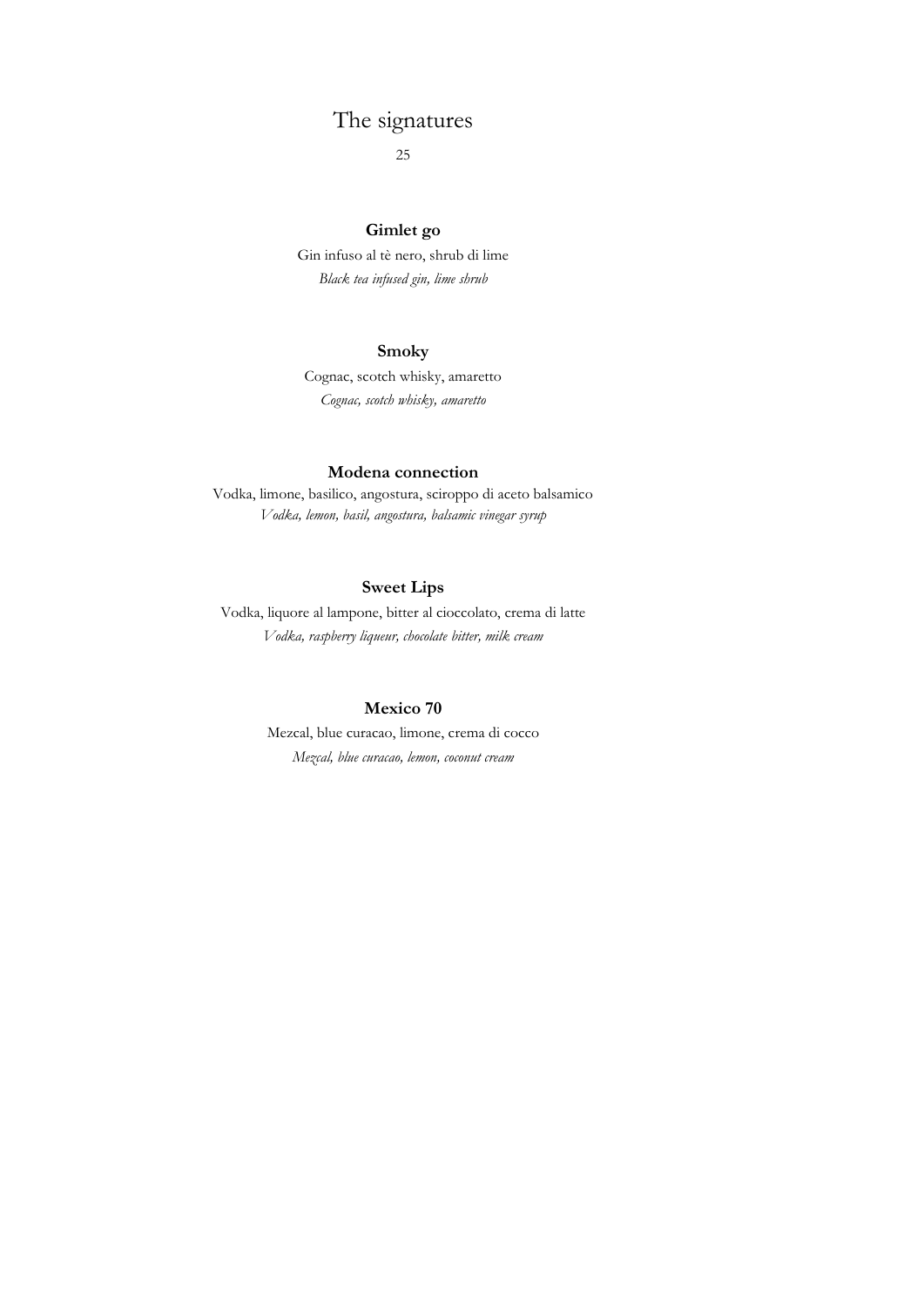### Twists on classics

25

#### **J-Jackie**

Whiskey irlandese, lime, frutto della passione, ginger ale *Irish whiskey, lime, passion fruit, ginger ale*

#### **Italian way**

Gin, liquore al caffè, espresso, angostura, bitter al cioccolato *Gin, coffee liqeur,espresso, angostura, chocolate bitter*

#### **Limoncello spritz**

Limoncello, succo fresco di lime, Angostura, Prosecco *Limoncello, fresh lime juice, Angostura, Prosecco*

#### **Marmellata 25**

Bourbon, Aglianico, lime, arancia amara *Bourbon, Aglianico wine, lime, bitter orange* 

#### **Zuccone**

Amaro Zucca, sambuca, lime, menta, zucchero, ginger ale *Zucca liqueur, sambuca, lime, mint, sugar, ginger ale*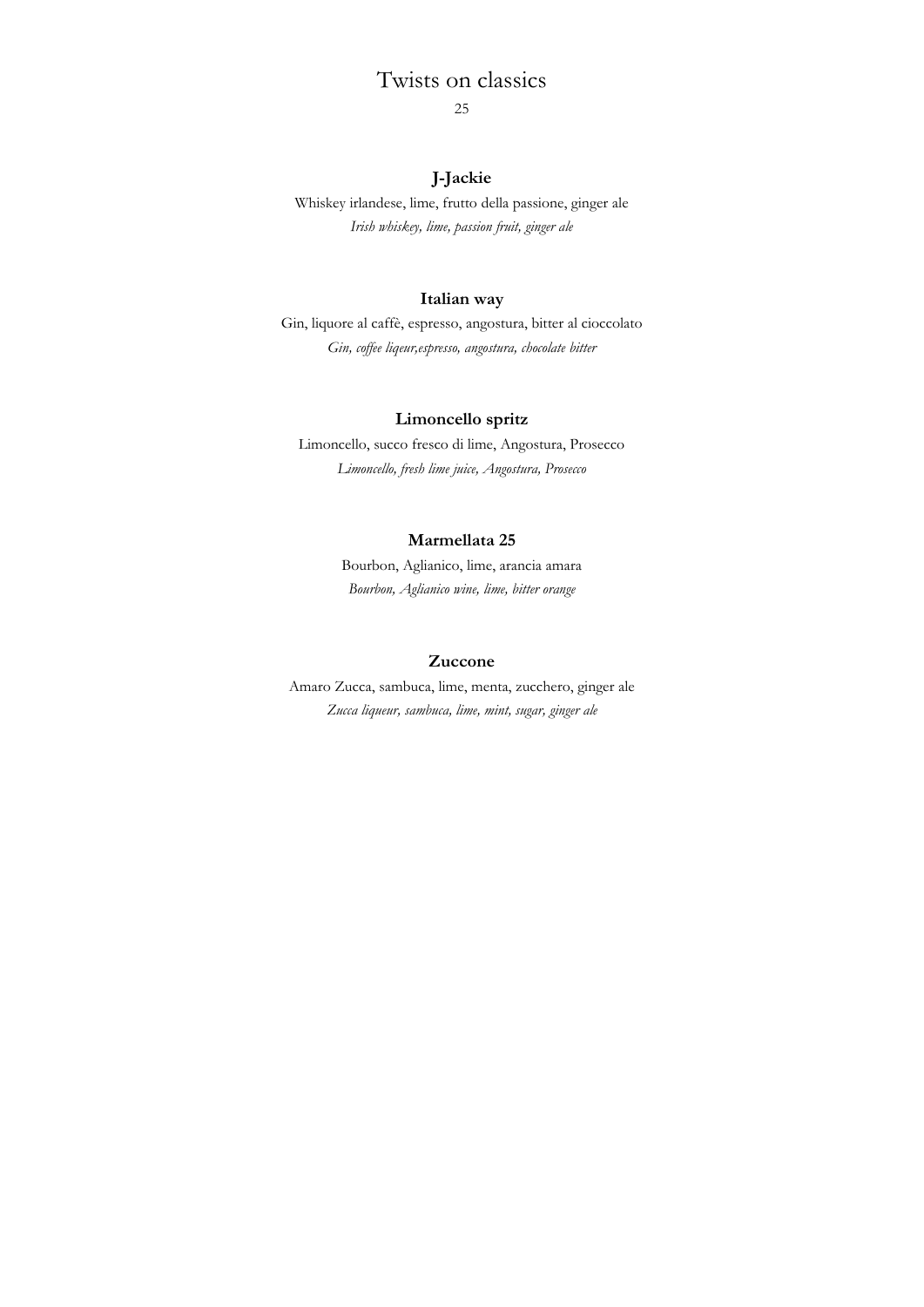### The Classics

25

#### **Negroni**

Gin, vermouth rosso, bitter *Gin, sweet vermouth, bitter*

#### **Bellini**

Prosecco, purea di pesca *Sparkling wine, peach puree*

#### **Old Fashioned**

Bourbon, bitters, zucchero *Bourbon, bitters, sugar*

#### **Mojito**

Rum, lime, zucchero, soda *Rhum, lime, sugar, soda*

#### **Americano**

Bitter, vermouth rosso, soda *Bitter, sweet vermouth, soda*

#### **Daiquiri**

Rum, lime, zucchero *Rum, lime, sugar*

#### **Margarita**

Tequila, liquore all'arancia, lime *Tequila, orange liqueur, lime*

#### **Espresso Martini**

Vodka, liquore al caffè, espresso Vodka, coffee liquor, espresso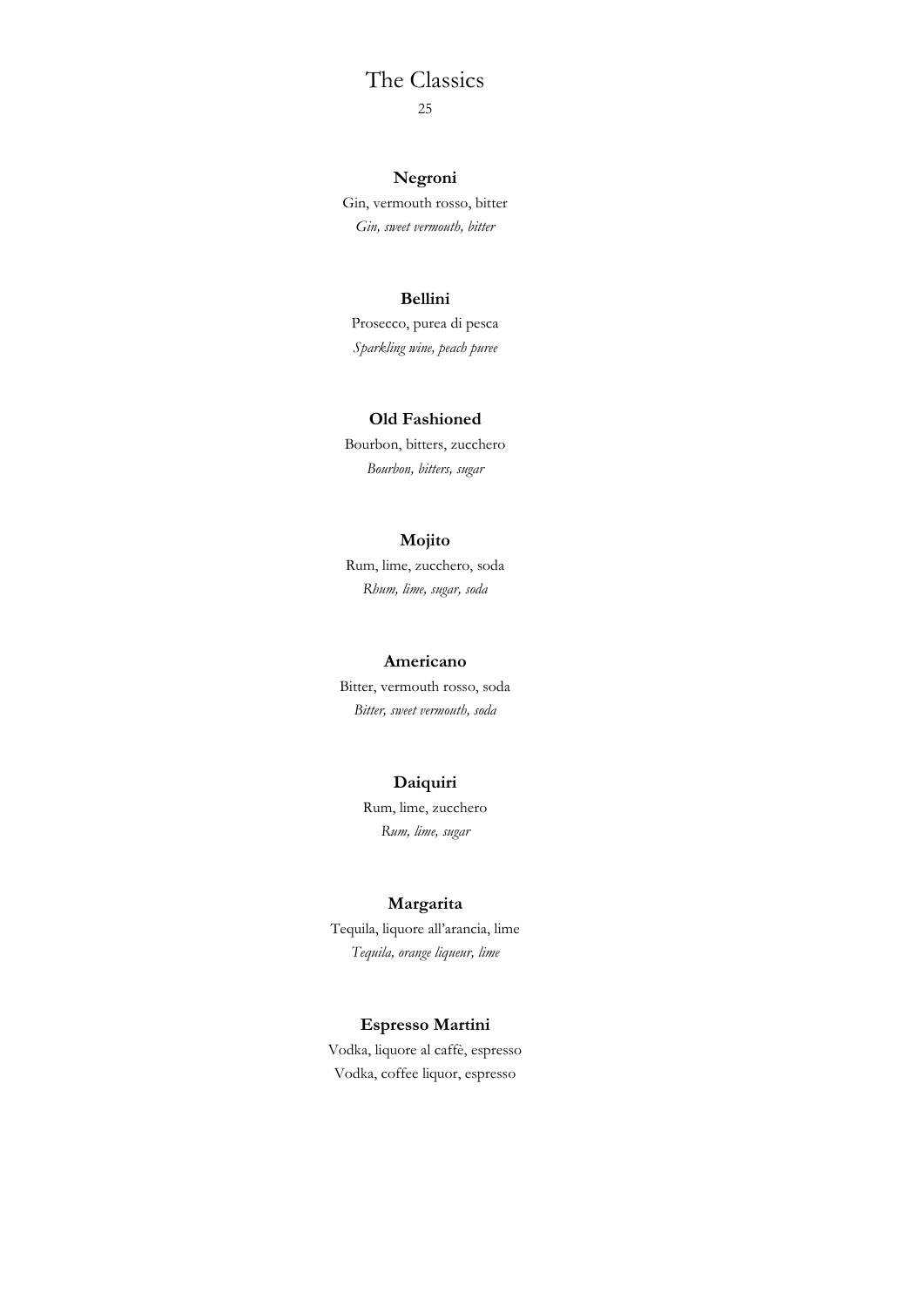### The Collector's selection

50

#### **Champagne cocktail**

Remy Martin XO, Champagne, Angostura, zucchero *Remy Martin XO, Champagne, Angostura, sugar*

#### **Martini cocktail**

Gin Tatsumi, Noilly Prat *Tatsumi Gin premium, Noilly Prat*

#### **Bobby Burns**

Galore scotch whisky 14 anni, Cocchi Venaria Riserva, Benedectine, Peychoud, Assenzio *Galore scotch whisky 14y.o., Cocchi Venaria Riserva, Benedectine, Peychoud, Absinthe*

#### **Rob Roy**

The Ultimate Scotch whisky, Cocchi Riserva, Angostura *The Ultimate Scotch whisky, Cocchi Riserva red vermouth, Angostura*

#### **Mezcal negroni**

Gin Mezcal, Mancino Chinato, Campari, Angostura *Mezcal gin, Mancino Chinato Vermouth, Campari, Angostura*

#### **Margarita**

Clas Azul Reposado, Grand Marnier, lime *Clas Azul Reposado, Grand Marnier, lime*

#### **Sazerac**

Hennessy Private Reserve, Rye whiskey, Peychoud, zucchero, gocce di assenzio *Hennessy Private Reserve, Rye whiskey, Peychoud, sugar, absinthe drops*

#### **Vieux Carre**

Remi Martin extra fine Champagne cognac, bourbon, vermouth rosso, Peychoud, Angostura *Remi Martin extra fine Champagne cognac, bourbon, sweet vermouth, Peychoud, Angostura*

#### **Mezcal Manhattan**

Mezcal Illegal Reposado, sweet vermouth, Angostura, orange bitter *Mezcal Illegal Reposado, sweet vermouth, Angostura, orange bitter*

#### **Rum Fashioned**

Homere clement rum agricolo, Diplomatico Reserva, Remember Guyana rum, zucchero, Angostura, chocolate *Homere clement rhum, Diplomatico Reserva, Remember Guyana rhum, sugar, Angostura, chocolate*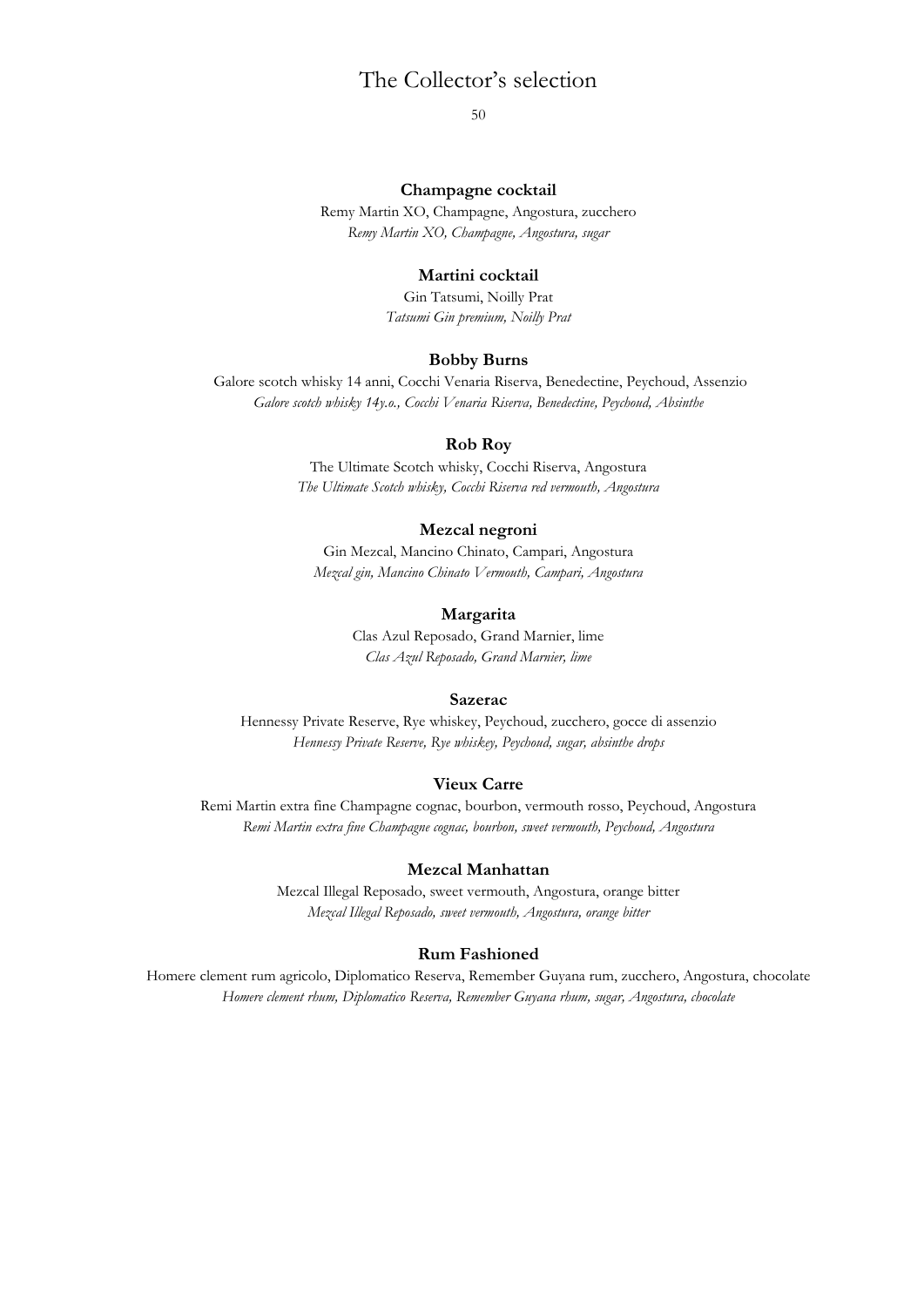### Champagne & Spumanti – Champagne & Sparkling wines

Franciacorta Brut "Animante" – Barone Pizzini, Lombardia *Flute 20 / Bott. 90 /*  Etna Brut Rosè – Palmento Costanzo, Sicilia *Flute 25 / Bott. 110*  Ruinart Brut – Ruinart, Francia *Flute 35 / Bott. 170* 

### Vini bianchi – White wines

Fiano "Bacio delle Tortore" – Passo delle Tortore 2020, Campania, Italy *Glass 18 / Bott. 80* Riesling Praepositus – Abbazia di Novacella 2020, Trentino-Alto Adige, Italy *Glass 20 / Bott. 85*  Gewurztraminer – Brunnenhof 2018, Trentino Alto Adige, Italy *Glass 18 / Bott. 65*  Chardonnay - Vie di Romans 2019, Friuli-Venezia Giulia, Italy *Glass 25 / Bott. 100* 

### Vini rossi – Red wines

Aglianico Cinque Quercie – Molettieri 2016, Campania, Italy *Glass 16 / Bott. 70*  Pinot Nero Vigna Maso Reiner - Kettmeier 2016, Trentino Alto Adige, Italy *Glass 25 / Bott. 100* Etna Rosso Pistus 2017 – I Custodi, Sicilia, Italy *Glass 18 / Bott. 80*  Brunello di Montalcino - Castelgiocondo 2014, Toscana, Italy *Glass 35 / Bott. 120*

### Vini dolci – Sweet wines

Barolo Chinato Marchesi di Barolo, Piemonte, Italy *Glass 18 / Bott. 85*  Passito di Pantelleria Ben Ryè Donnafugata, Sicilia, Italy *Glass 25 /Bott. 120*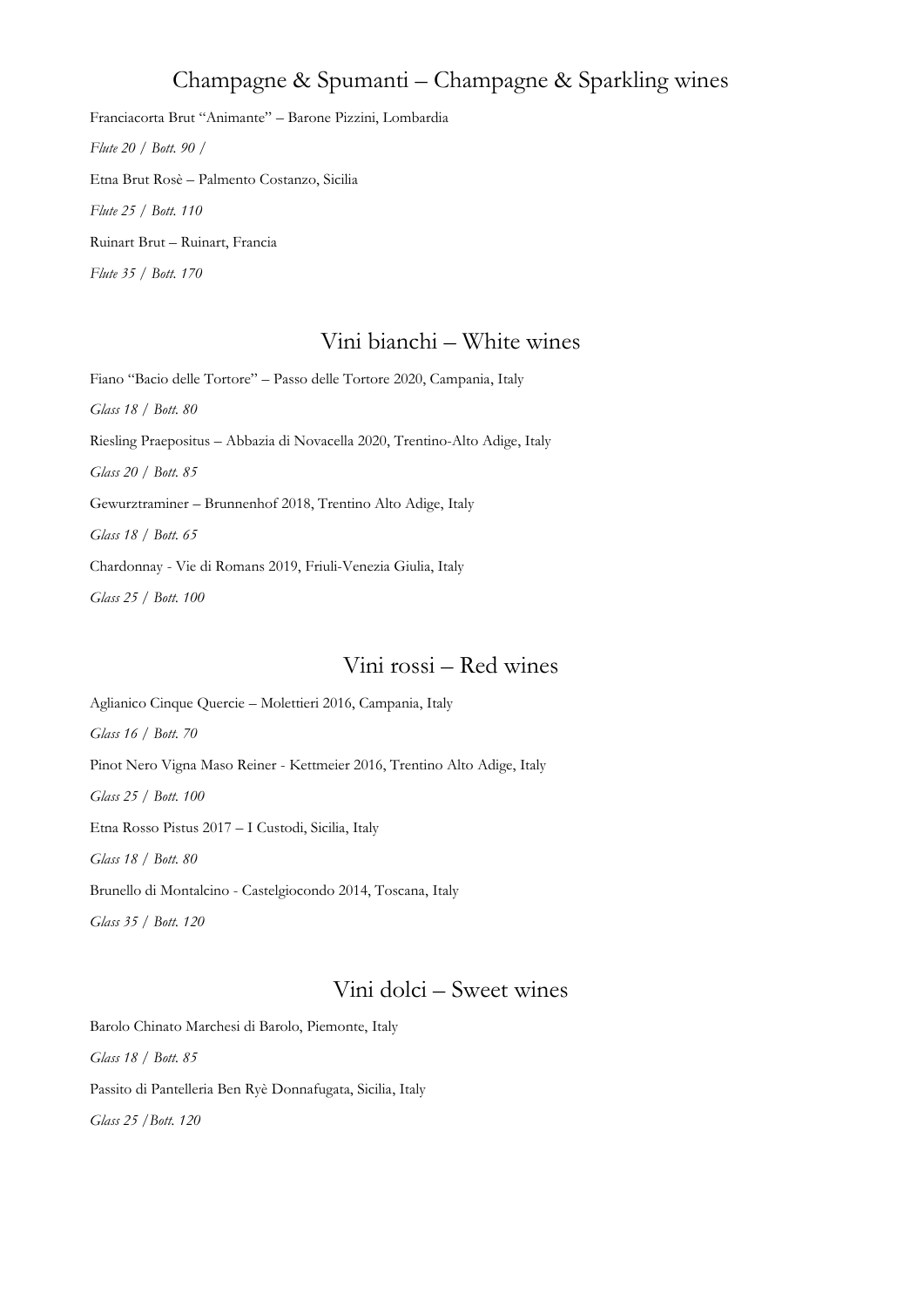### Birre – beers

### Artigianali –Artisanal

| Kbirr | <b>Smart</b> | Ichnusa |
|-------|--------------|---------|
| €14   | €15          | €12     |

Alla spina – Draft **Tuborg (0,40)** € 12

E ancora… And more…

| Nastro Azzurro | Corona, Heineken | Tourtel $(0,33)$ |
|----------------|------------------|------------------|
| (0,33)         | (0,33)           | Analcolica       |
| Pilsner        | Lager            | $\epsilon$ 10    |
| $\epsilon$ 10  | $\epsilon$ 10    |                  |

Acque – Water

#### **Panna**

(Liscia – Plain) 75/50CL 8/5

#### **Ferrarelle**

(Frizzante – Lightly sparkling) 75/50/33 CL 8/5/3

#### **San Pellegrino**

(Gassata – Sparkling)

75 CL 8

### Softs e succhi freschi – Softs and fresh juices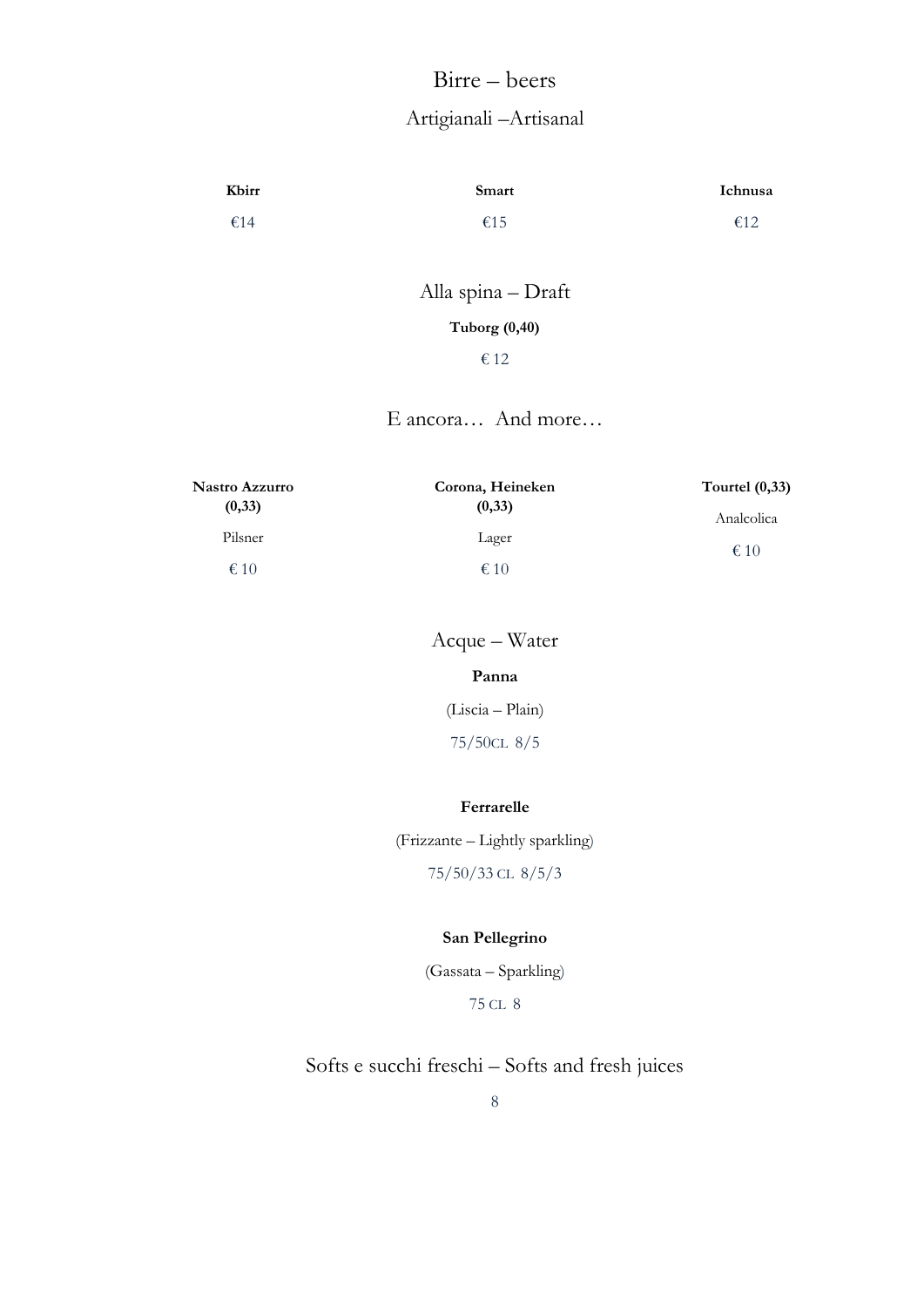#### **SPIRITS**

#### Gin

**Regular** *Single 25 / Double 40*

Akori Amazzoni Apostoles Hapusa Aqua Agrumata Beefeather 24 Berthas Bluecoat Bobbys Bogart Bombay Brecon Brockmans Caorunn Chase Gb Chill Grove Citadelle Cotswolds Edgerton Elephant Gin Gin Mare Gin Vii Hills Greather Hendricks Malfy Malfy Limone Monkey 47 Nordes Old Raj Opihr Plymouth Portobello Road Tann's Tanqueray Rangpour Windspiel 400 Conigli Basil 400 Conigli Caffe 400 Conigli Lavanda 400 Conigli Lemon 400 Conigli Pepe 400 Conigli Pesca 400 Conigli Rosmarino

#### Scegli la tua preferita:

Choose your favourite:

Tonica Indian / classic

Tonica Mediterranean

Tonica light

Tonica al pompelmo rosa

Pink graprefruit tonic

Soda

Alkemist Aphrodisiac Bathtub Botanist Brooklin Chase Elegant Copperhead Alchimist Copperhead Barrel Copperhead Gibson Crown Jewels Daffy's Death's Door Edinburgh Elephant Gin Fifty Pound Fishers Gastro Giass Milano Gil Gin Mare Capri Gin Mezcal Gracias A Dios Granit Gvine Gvine Nouaison Hendricks Amazonia Hepple Herno Jawbox Journeyman Kings Of Soho Left Hook Level Lobstar London N1 Mayfair Mombasa Monkey 47 Nikka Coffey Prairie Premium Primo Professore Crocodile Professore Madame Professore Monseur Roby Marton Sikkim Sul Tanqueray Ten Tarquin's Tatsumi The Botanicals Tomato Gin Truffle Gin Uppercut Vallombrosa Whitney Nill Z44

#### **Premium** *Single 30 / Double 50*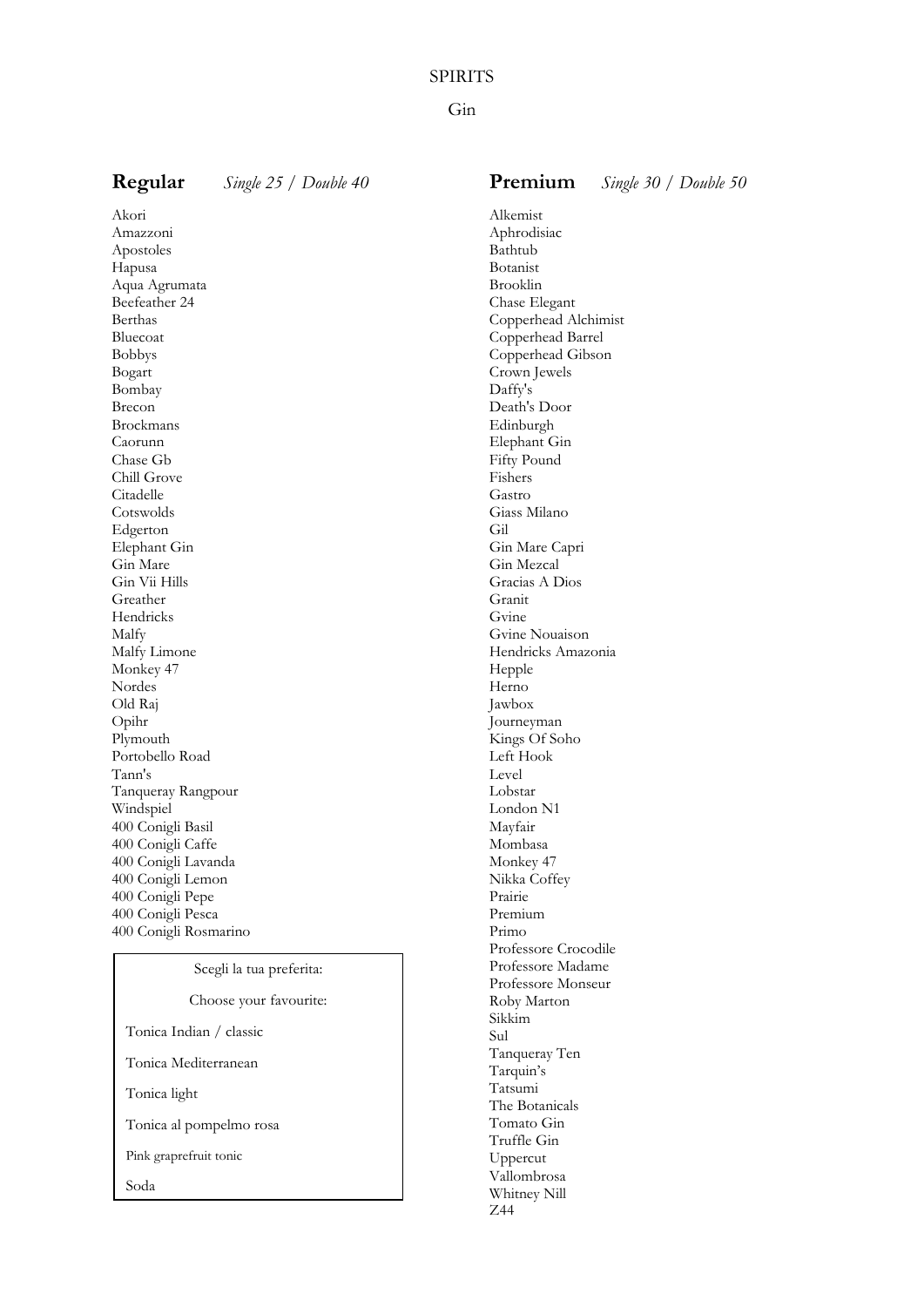### Vodka

|                  | 30ml 50ml |    |
|------------------|-----------|----|
| Beluga           | 35        | 50 |
| Beluga Gold Line | 55        | 80 |
| Belvedere        | 35        | 50 |
| Ciroc            | 30        | 45 |
| Grey Goose       | 30        | 45 |
| Ketel One        | 25        | 35 |
| Nikka Coffey     | 30        | 40 |
| Stoli Elite      | 30        | 40 |
| <b>Titos</b>     | 30        | 40 |
| Zubrowka         | 30        | 40 |

## Rum

|                              |    | 30 ml 50 ml |
|------------------------------|----|-------------|
| Brugal Siglo Oro             | 35 | 50          |
| Diplomatico Montuano         | 25 | 40          |
| Diplomatico Res. Ex          | 35 | 40          |
| Plantation 3 Stars Pouring   | 20 | 35          |
| Plantation Xo 20 Anniversary | 35 | 50          |
| Rhum Fiji 2001               | 25 | 35          |
| Rhum Saint Etienne Xo        | 30 | 40          |
| Yaguara Cachaca              | 20 | 35          |
| Zacapa 23                    | 25 | 35          |
| Zacapa Xo                    | 35 | 50          |
| Zacapa Xo Centenario         | 50 | 65          |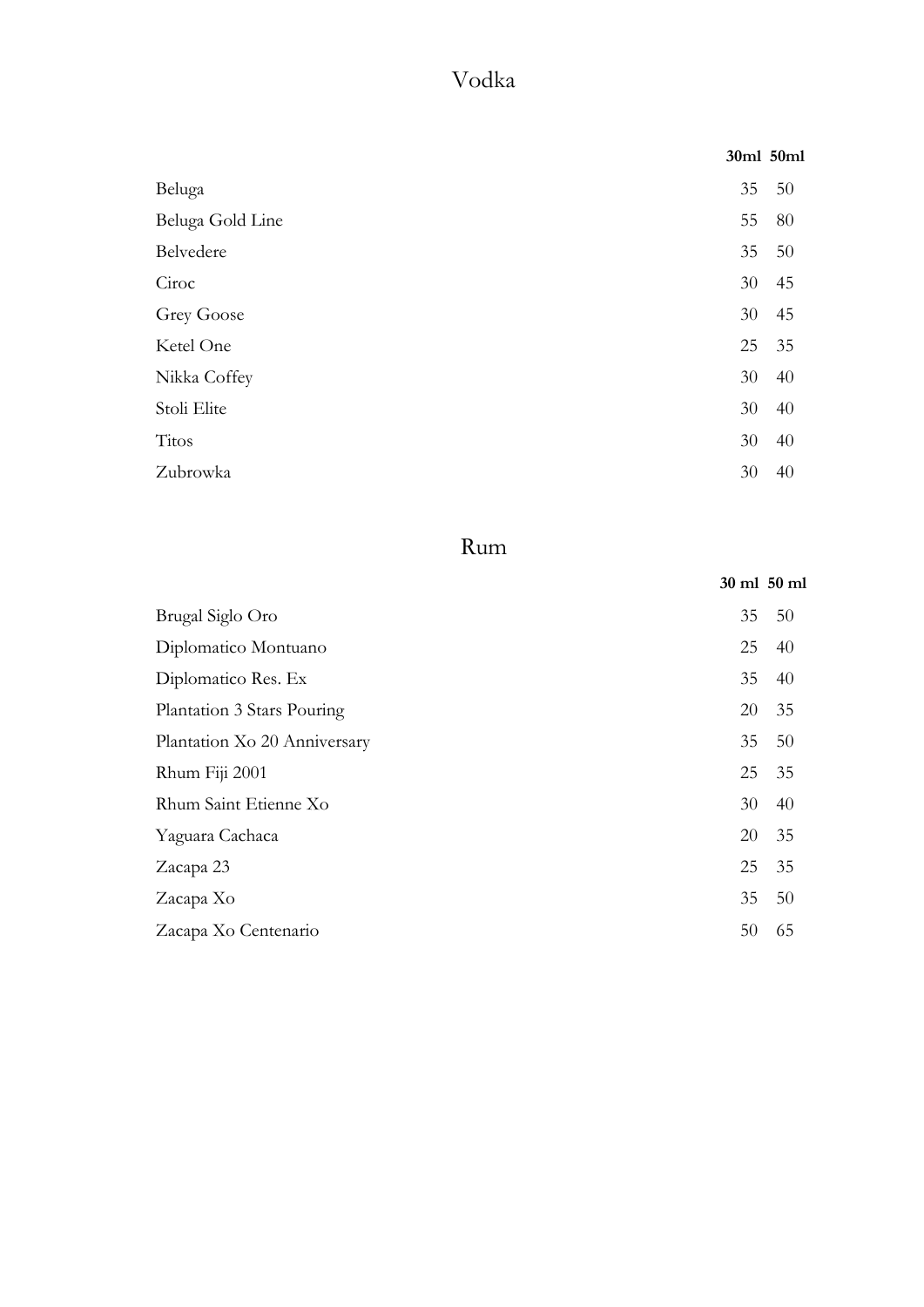## Agave spirits

|                       | 30 ml 50 ml |        |
|-----------------------|-------------|--------|
| Bacanora Rancho Tepua | 30          | 45     |
| Casa Dragones         | 35          | 50     |
| Casamigos Anejo       | 30          | 45     |
| Clase Azul Plata      | 40          | 60     |
| Clase Azul Reposado   | 50          | 75     |
| Casa Dragones         | 115 160     |        |
| Don Julio 1942        | 50          | 75     |
| Don Julio Anejo       | 30          | 40     |
| Don Julio Blanco      | 20          | $30\,$ |
| Don Julio Reposado    | 25          | 35     |
| El Diablito           | 60          | 90     |
| Ilegal Reposado       | 30          | 45     |
| Jose Cuervo           | 20          | $30\,$ |
| Kah Anejo             | 25          | 35     |
| Kah Blanco            | 20          | $30\,$ |
| Kah Reposado          | 25          | 35     |
| Marca Negra           | 30          | 45     |
| Montelobos Joven      | 20          | 30     |
| Patron Anejo          | 35          | 45     |
| Patron Reposado       | 30          | 40     |
| Patron Silver         | 25          | 35     |
| Patron Xo Café        | 20          | 30     |
| Yuu Baal Tapeztate    | 40          | 50     |
| Yuu Baal Tobala       | 30          | 45     |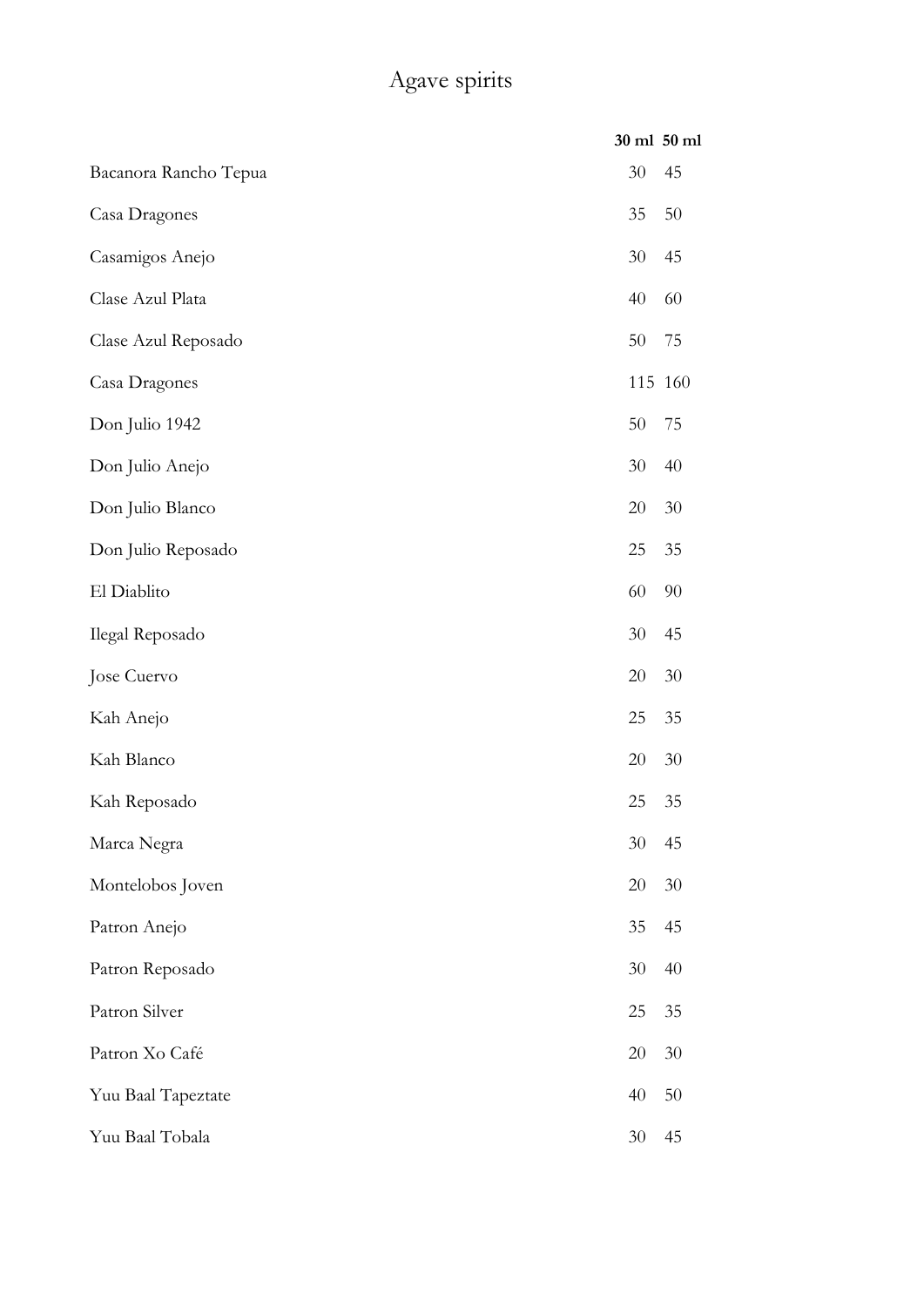### Scotch

|                         | 30 ml 50 ml |        |
|-------------------------|-------------|--------|
| Balvenie 12 Double Wood | 25          | 35     |
| Balvenie 15             | 40          | 50     |
| Balvenie 21             | 55          | 80     |
| Bowmore 12              | 25          | 35     |
| Caol Ila 12             | 25          | 35     |
| Caol Ila 25             | 55          | 80     |
| Chivas 12               | 20          | 30     |
| Chivas 18               | 35          | 50     |
| Chivas 21               | 55          | 80     |
| Cragganmore 12          | 25          | 35     |
| Dalwhinie 15            | 25          | 35     |
| Glenfiddich 12          | 20          | 30     |
| Glenfiddich 15          | 25          | 35     |
| Glenfiddich 18          | 25          | 35     |
| Glenfiddich 21          | 50          | 70     |
| Highland Park 12        | 20          | 30     |
| Johnnie Walker Black    | 20          | 30     |
| Johnnie Walker Blue     | 65          | 95     |
| Johnnie Walker Platinum | 30          | 50     |
| Laphroaig               | 25          | 35     |
| Macallan 12 Double Cask | 25          | 35     |
| Macallan 15 Fo          | 50          | 70     |
| Macallan 18             | 75          | 100    |
| Oban                    | 25          | 35     |
| Talisker 10             | 25          | 35     |
| Talisker 18             | 30          | $50\,$ |